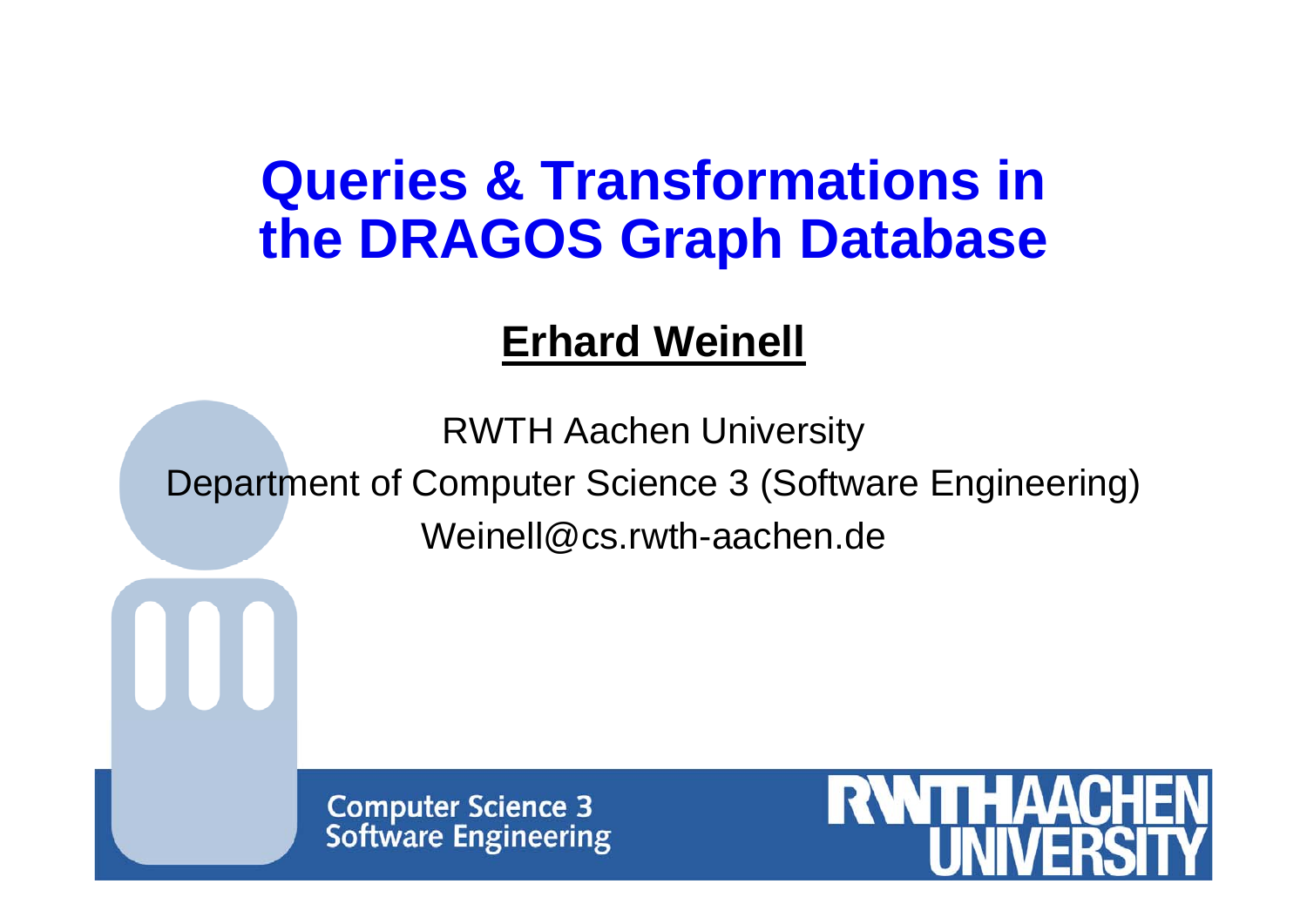

**DRAGOS**



- » API suitable for applications
- » Common graph model
- » Based on existing DBMS (Relational, OO), inmemory storage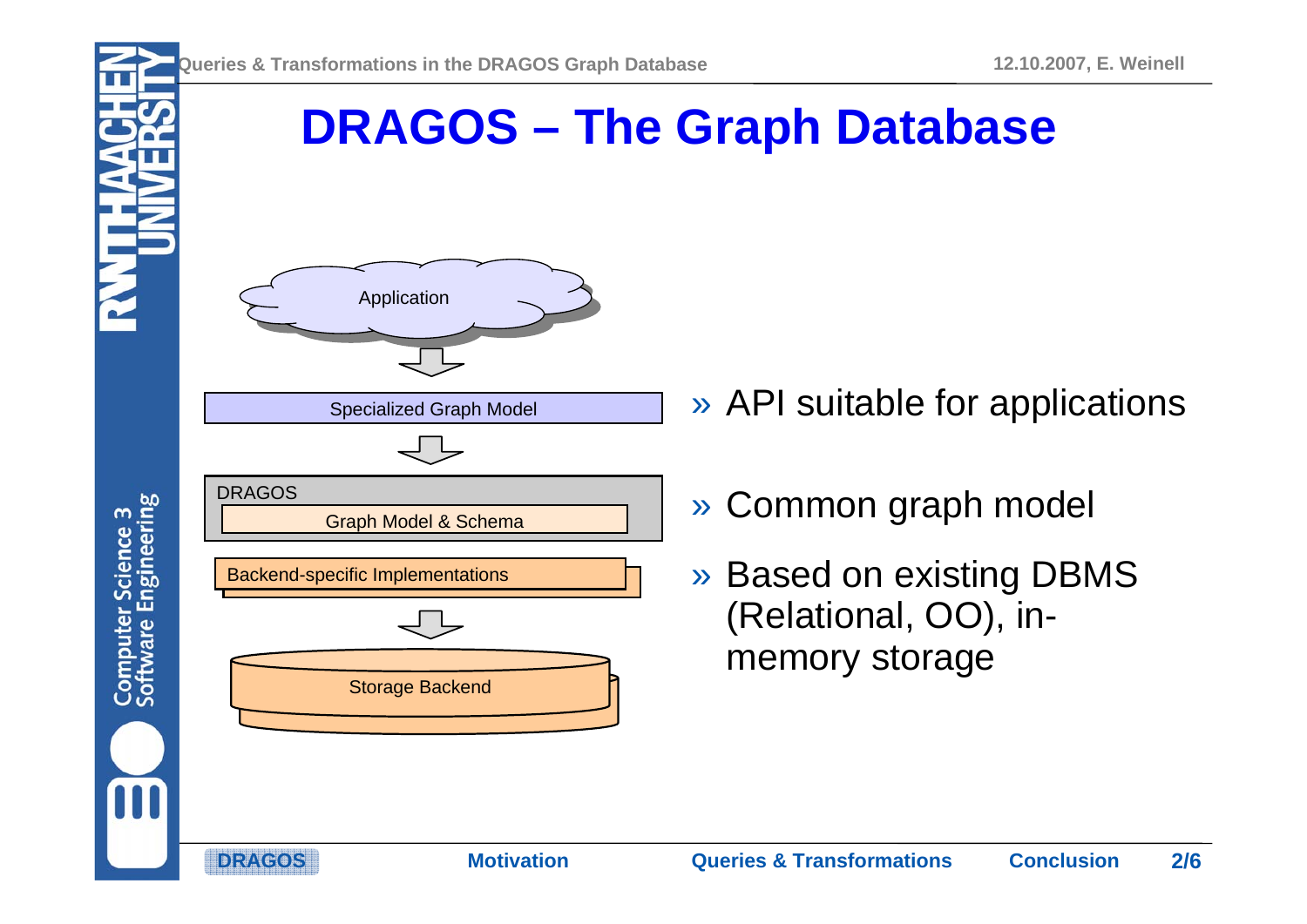**Queries & Transformations in the DRAGOS Graph Database**

### **Example: PROGRES Query evaluation**



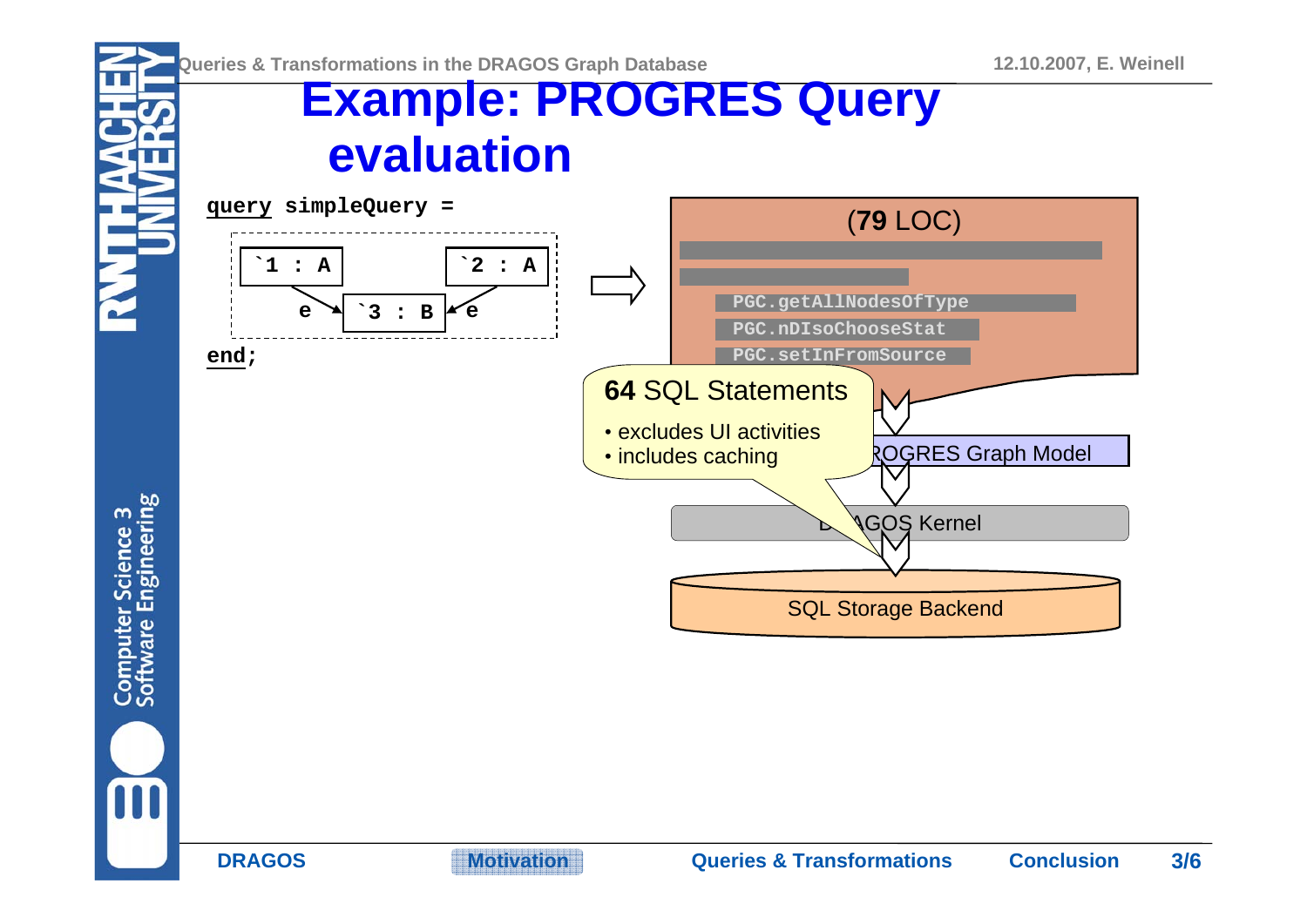

# **Solution Proposal**

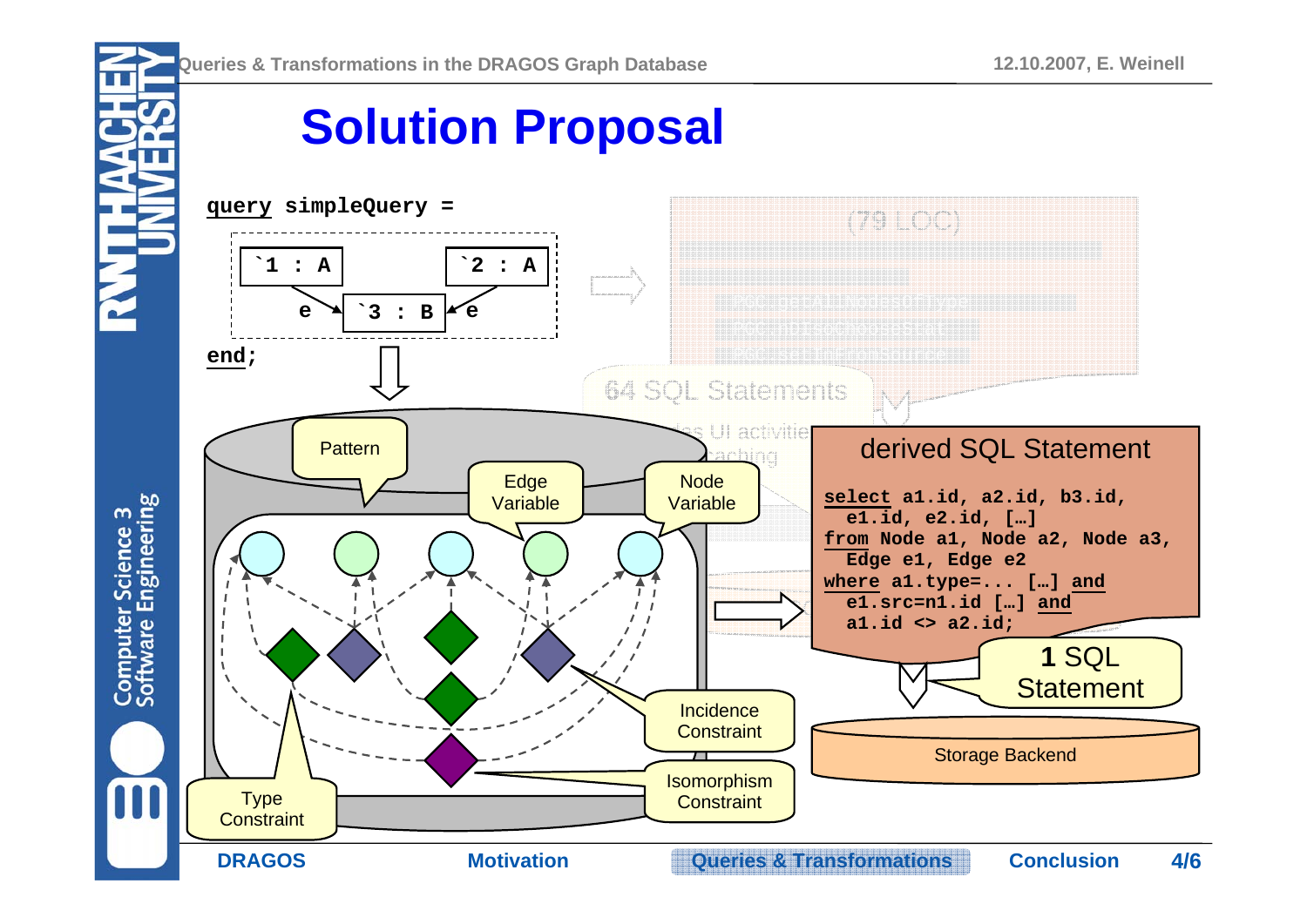**Effect on GraTra toolchain**GraTra Tool UI Framework **Specification Editor** Analyzer generated Transformer **Code** Computer Science 3<br>Software Engineering DRAGOS GDBMS **OOO DRAGOSMotivation Queries & Transformations Conclusion**

#### **5/6**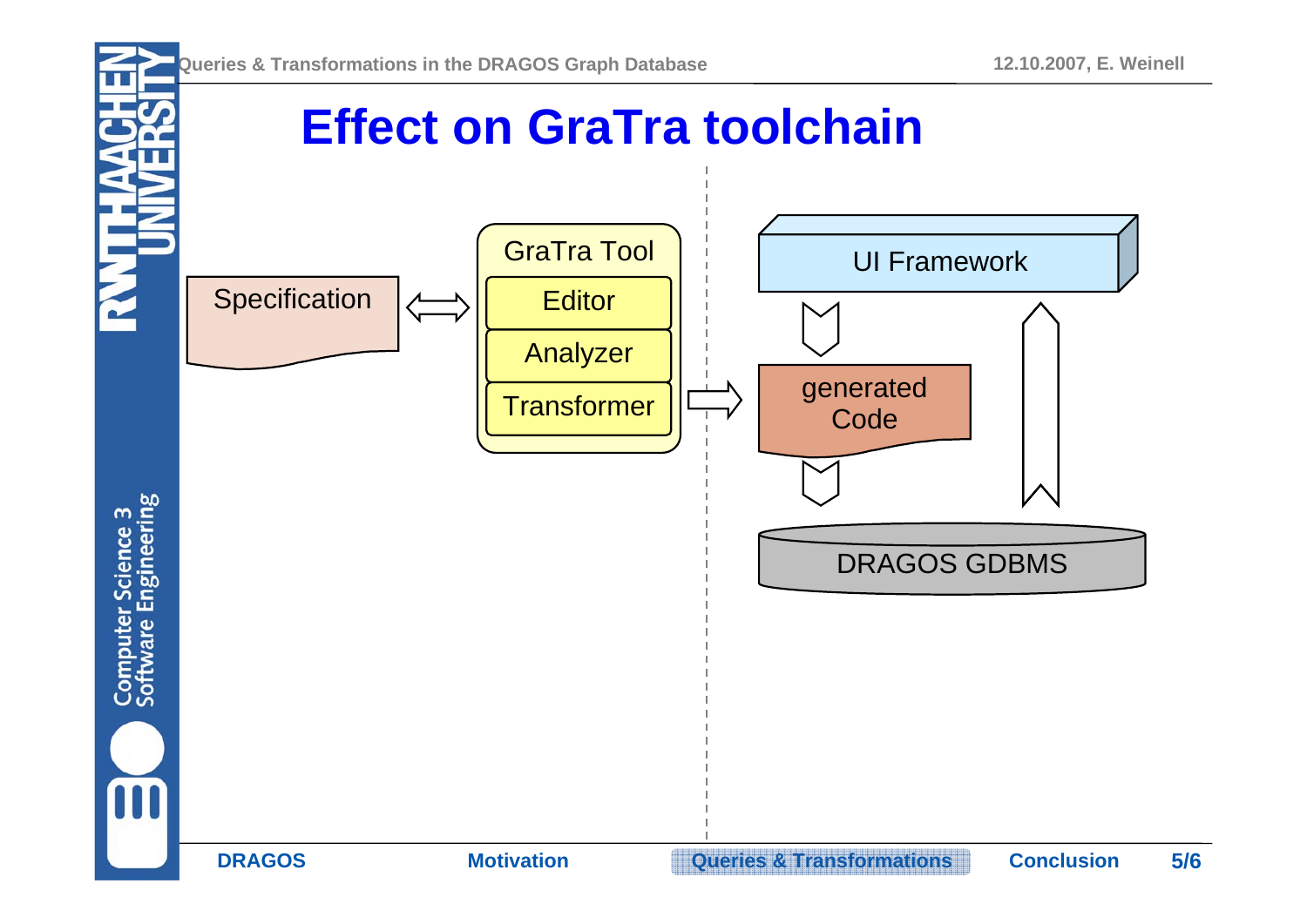